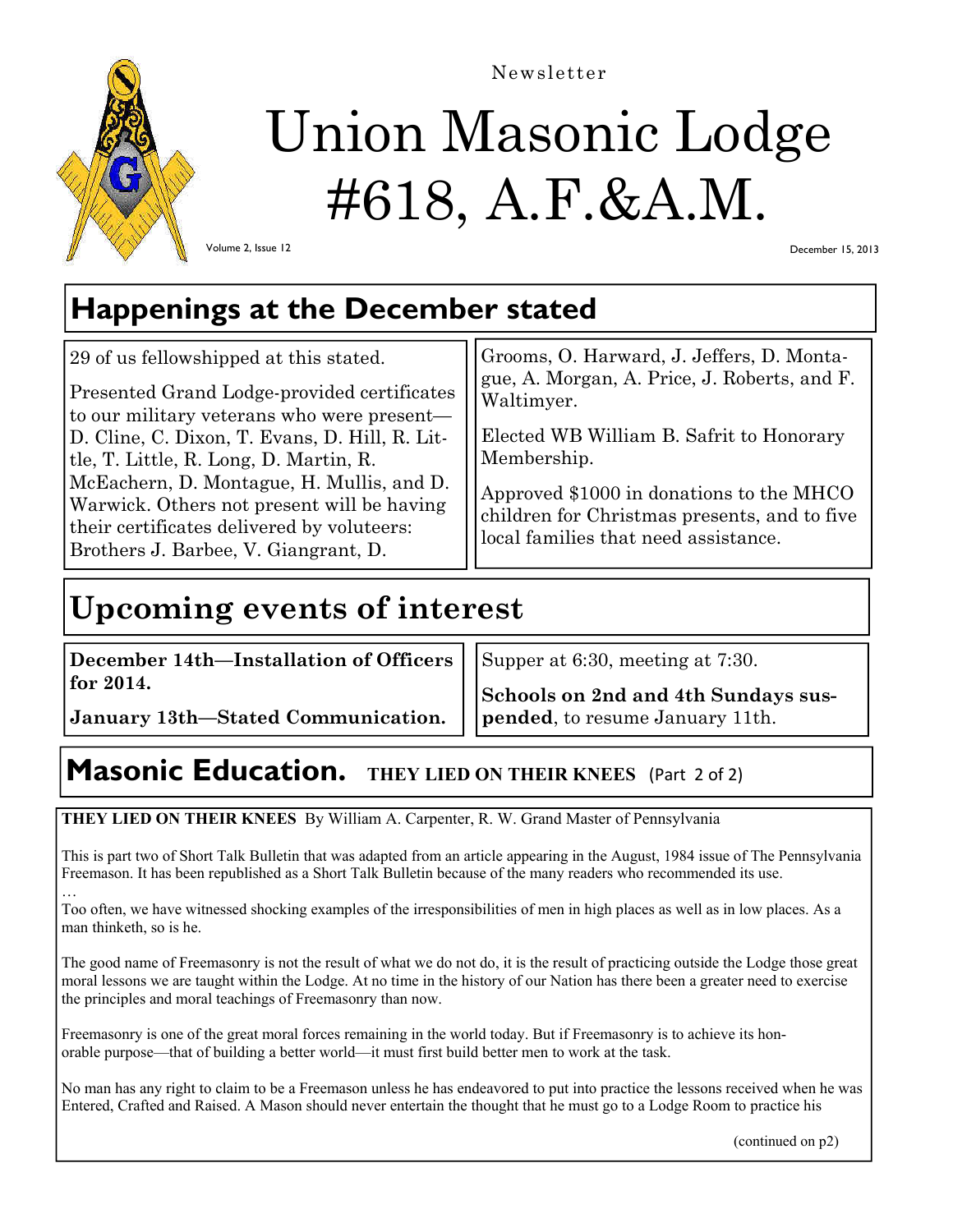### **December Birthdays (by age)**

| <b>AGE / BIRTH DATE REPORT</b> | 76 12/04/1937 BROOKS R. MULLIS   | 60 12/01/1953 WILLIAM A.<br><b>BROOKS JR</b> |
|--------------------------------|----------------------------------|----------------------------------------------|
| (sorted by age on birth date)  | 72 12/21/1941 THOMAS R. ACKLAM   |                                              |
| 86 12/05/1927 ELLIS P. AUSTIN  | 71 12/06/1942 WILLIAM B. RITCHIE | 56 12/27/1957 MARK B. DOUGLAS                |
| l 80 12/15/1933 CLADWELL P.    |                                  | 54 12/06/1959 BILLY M. MORGAN                |
| l HATLEY                       | 68 12/17/1945 HERIOT L. MULLIS   | 39 12/14/1974 DAVID A. BULLOCK               |
| 80 12/31/1933 ATLAS J. RUSHING | 67 12/01/1946 CHARLES C. LUDWIG  |                                              |
|                                | 65 12/03/1948 RICHARD D. SIMPSON | 21 12/28/1992 JOSHUA A. PEA-<br>l COCK-      |
| 77 12/03/1936 BILLY M. SLOOP   |                                  |                                              |
|                                | 63 12/03/1950 DARRELL E. CLINE   |                                              |

# **January Birthdays (by age)**

| <b>AGE/BIRTH DATE REPORT</b>          | 72 01/01/1942 GERALD L. GRESHAM  | 56 01/16/1958 JIMMY W. BROOKS         |
|---------------------------------------|----------------------------------|---------------------------------------|
| (sorted by age on birth date)         | 70 01/15/1944 ROGER D. RICE      | 53 01/18/1961 JOSEPH A. ABBA-         |
| 94 01/02/1920 JAMES B. ROBERTS<br>.JR | 68 01/19/1946 JACKIE H. HARTSELL | <b>TIELLO</b>                         |
| 78 01/03/1936 CHARLES E. MOR-         | 167 01/01/1947 COY D. BLACKMAN   | l 47 01/22/1967 MICHAEL W. HATLEY     |
| RIS JR                                | 64 01/03/1950 KENNETH W. FLOYD   | 40 01/18/1974 BILLY D. MCKENZIE<br>JR |
| 76 01/09/1938 JAMES F. MORGAN         | 61 01/19/1953 SAMUEL B. KEENEY   |                                       |
|                                       |                                  |                                       |

#### (continued from p1)

Masonry. Masonry must be practiced in daily life where human kindness and helpfulness and honesty are so much needed. The surest way to make Freemasonry useful is to make use of Freemasonry. Every Mason is charged with the responsibility of keeping the reputation of the Fraternity unsullied.

Masonry cannot condone the continued membership of those who bring disgrace, dishonor, and discredit to our Ancient and Honorable Fraternity. Hence, my Brethren, if and when you learn of a case or cases whereby the behavior of any Mason or Masons borders on or actually results in a felony or another form of un-Masonic conduct, please make such a case or cases known to the Grand Master through proper and expeditious channels.

Today, we hear it said from time to time that our own Lodges are winking at violations of our Masonic law. I ask the question: Are we growing that lax in the enforcement of our penal code? If such be the case, then it is time serious concern and consideration be given to this matter—this unfortunate circumstance within our Craft. And, for the record, be it known that this Grand Master plans to give the matter top priority in an effort to rid our rolls of any undesirables.

Our priority emphasis will at all times cover the three types of Masonic offenses: (1) violations of moral law; (2) violations of the laws of Freemasonry; and (3) violations of the laws of the land including moral turpitude.

We cannot deny that there are men on our membership rolls whose lives, conduct, and character reflect no real credit on Freemasonry, whose ears seem to turn from its beautiful lessons of morality, duty and honor, whose hearts seem untouched by its soothing, manly influences of fraternal kindness, and whose hands are not opened to aid in living deeds and charity. We express our grief as we acknowledge this truth.

These men, though in our Temples, are not of our Temples in the true sense of the word. They are among us, but they are not with us. They belong to our household but they are not of our faith. We have sought to teach them, but they have failed to heed the instruction; seeing, they have not perceived; hearing, they have not understood, or prefer not to benefit by the symbolic language in which our fraternal lessons of wisdom are communicated.

(continued on p3)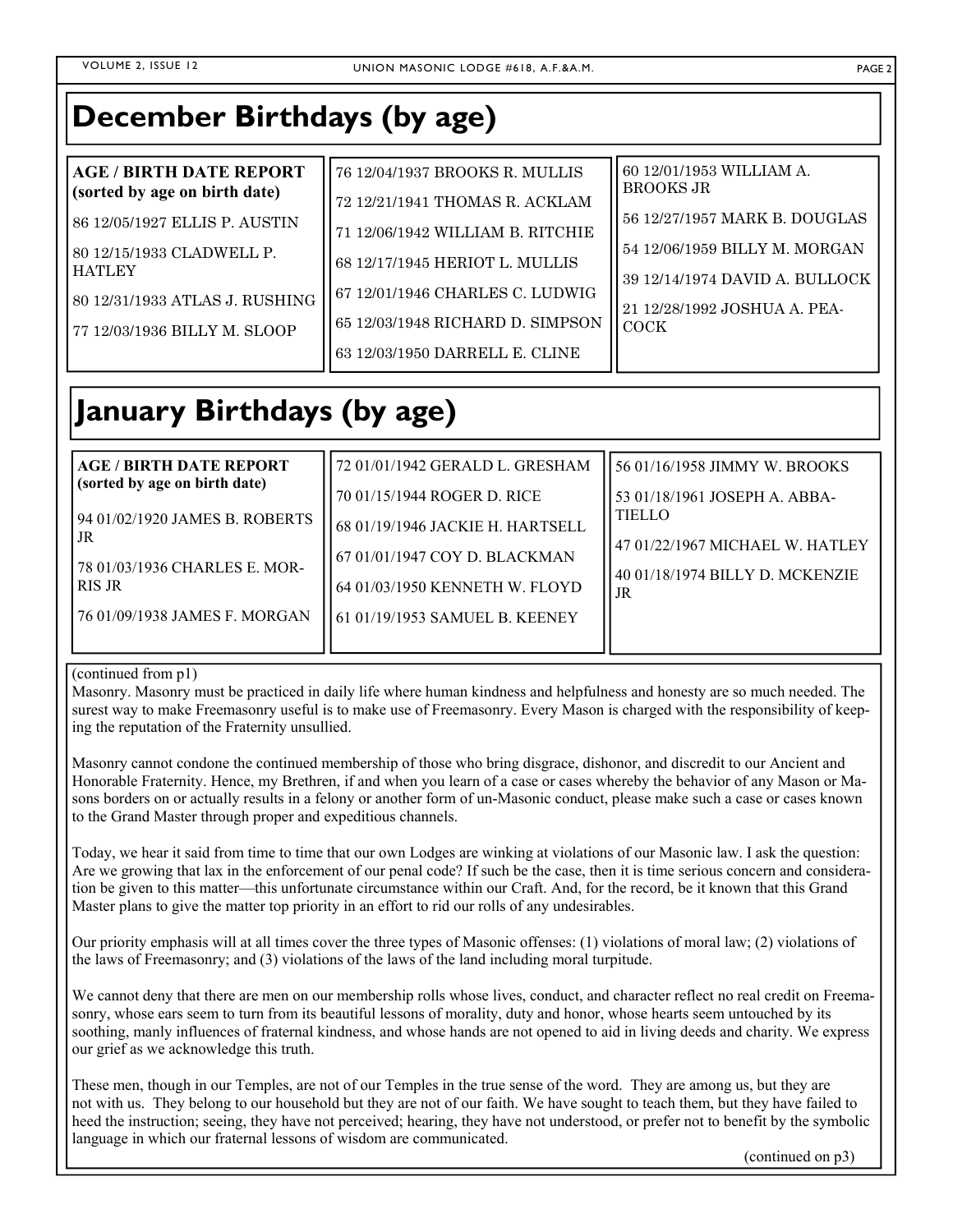#### (continued from p2)

The fault is not with Freemasonry or with us, that we have not given, but with them that they have not perceived or received. And, in-deed, hard and unjust would it be to censure the Masonic Fraternity because, partaking of the infirmity or weakness of human wisdom and human means, it has been unable to achieve the perfection desired for all who come within its environs. The denial of a Peter, the doubting of a Thomas, or the betrayal of a Judas, should cast no reproach on so grand, so long-established and honorable a fraternity as that of Freemasonry. But misconduct and misdeeds do hurt our Craft and bring grief to all worthy Freemasons.

Freemasonry prescribes no principles that are opposed to the sacred teachings of the Divine Lawgiver, and sanctions no acts that are not consistent with the sternest morality and the most faithful obedience to government and the laws. And, while this continues to be its character, it cannot, without the most atrocious injustice, be held responsible for the acts of un-worthy members.

The fact is, it is no secret that the moral fiber of the people of our great nation has broken down. It has been noticeable since the late 1940s. We often hear of white collar crime, embezzlement, fraud, collusion in some of our largest corporate board rooms, with guilty fines running in hundreds of thousands of dollars, with our peers only seeing the wrong if the culprit got caught.

These are not the lessons we are taught at the Altar of Freemasonry. Perhaps it would be difficult to convince many Masons that we have Brethren guilty of the quick fix and fast buck. But we have had them, we may still have them, and with immediate and proper Masonic disciplinary action, we shall go to the nth degree to eliminate such a curse from Freemasonry.

The young people of our Masonic affiliated youth organizations are always watching us closely. These young people have a new sophistication and awareness of what is right and what is wrong. They have their Masonic advisors whom they naturally emulate, but to them, all Masons are the same and supposed to possess honesty and integrity. These young people are the future of our communities and also our Fraternity. We cannot afford to let them down, my Brethren.

What can Masons do to remedy this situation? We must begin at the first step of recommending a petitioner. The mere possession of sufficient money to pay the necessary fee does not qualify a man to be made a Mason. Before a member signs his name to any petition for the degrees of Freemasonry, he must assure himself beyond any question of doubt that the petitioner he recommends is, in a sense, already a Mason in his heart, and that, if he is accepted, the member will never have cause to regret his endorsement. That is the most important duty and responsibility which a member owes to the Masonic fraternity, his "Blue Lodge," and himself.

And, my Brethren, thorough investigation of each and every petitioner to our respective Lodges is not only the proper time but also the only time for Freemasonry to safeguard against accepting anyone who could very well bring disgrace, dishonor, or discredit to the Craft.

Oh, perhaps the galleries are full of critics relative to points covered by this article. Those who criticize plan no ball. They fight no fights. They make no mistakes because they attempt nothing. The real "doers" are down in the arena. The man who makes no mistakes lacks boldness and the spirit of adventure. He is the one who never tries anything. He is the brake on the wheel of progress. And yet, it cannot be truly said that he makes no mistakes, because the biggest mistake he makes is the very fact that he tries nothing, does nothing, has absolutely no positive input into the cause of Freemasonry and just seems to be his happy, useless self in criticizing those who are making an attempt to do certain things.

We have learned to tolerate our critics. But when you have faith in your plans, designs and convictions, you govern yourself accordingly.

Methinks it was Shakespeare who wrote:

"Sweet are the uses of adversity." It has also been proven that "Adversity causes some to break, others to break records." And, in the words of Burke: "He who wrestles with us strengthens our nerves and sharpens our skill."

My Brethren, it was once stated that the real purpose of Freemasonry is the pursuit of excellence. I like that statement.

Every lesson in every degree of Freemasonry reiterates the idea that the individual is committed to self-improvement, to the acceptance of responsibility, to deeper sympathy and benevolence, to greater truth, to genuine love of fellowmen.

So Mote It Always Be!